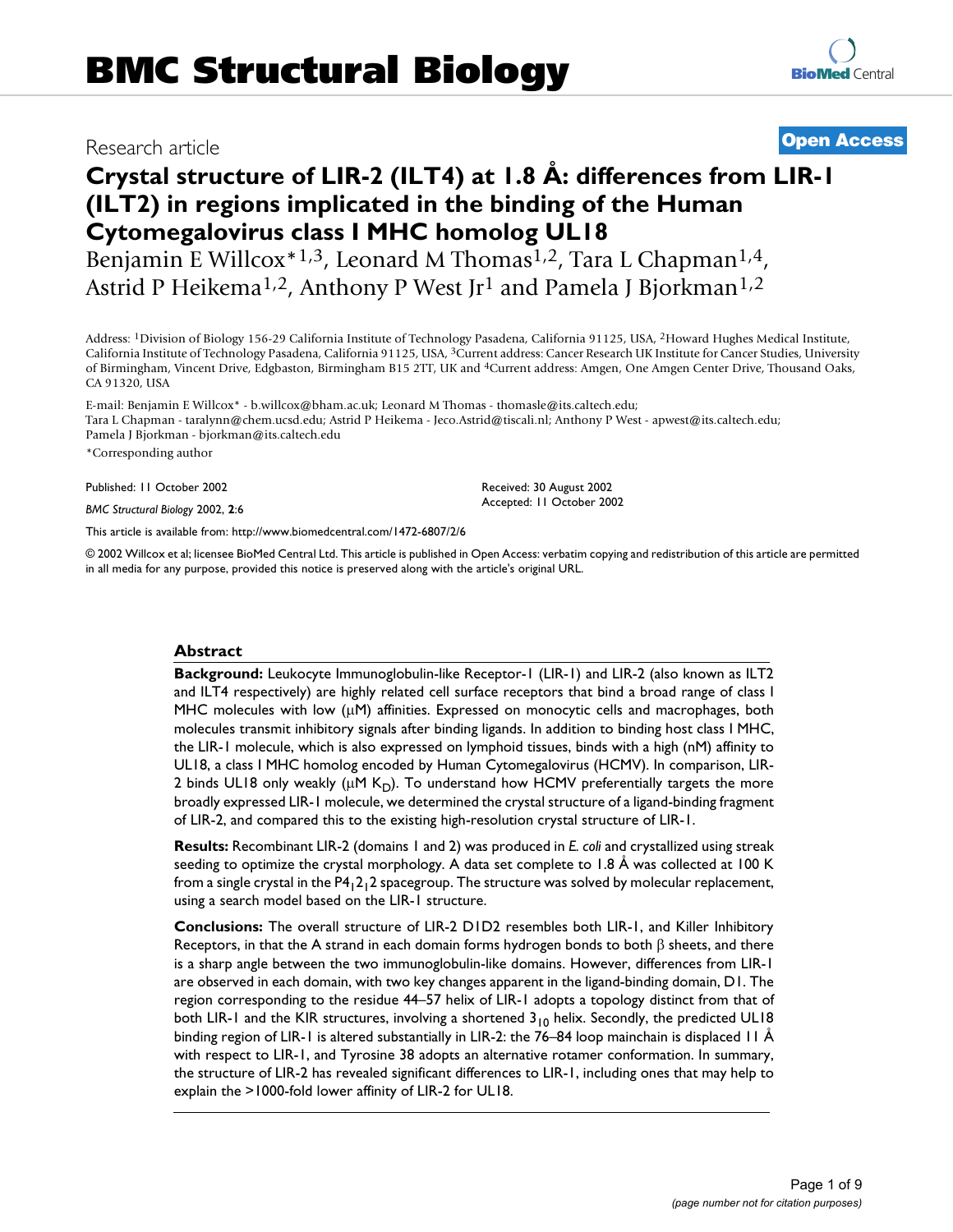# **Background**

The Leukocyte Immunoglobulin-like Receptor (LIR) family (also called the ILT's, MIR's and CD85) comprises a set of immunoreceptors expressed on the surface of lymphoid and myeloid cells [1,2]. Encoded from within the Leukocyte Receptor Cluster [3] (a region of human chromosome 19 which also encompasses the loci for the related Killer Inhibitory Receptor (KIR) and Leukocyte-Associated Immunoglobulin-like Receptor (LAIR) families), the LIRs are highly similar to one another (63–84% amino acid identity in the extracellular region). All except LIR-4 (which appears to encode a soluble molecule) encode type-1 transmembrane proteins, containing either two or four immunoglobulin superfamily (IgSF) domains in their extracellular regions. One subset of cell surface LIR molecules (LIR-1, -2, -3, -5, and -8) possesses Intracellular Tyrosine-based Inhibitory Motifs (ITIMs) in the cytoplasmic domain. Once phosphorylated, these sequences mediate association with intracellular SH2-domaincontaining phosphatases, permitting transmission of inhibitory signals to the effector cell. Another group (LIR-6, -7, ILT7, -8, -11) includes short cytoplasmic domains containing no known signaling motifs. These molecules have a charged amino acid (arginine) within their transmembrane regions, enabling them to transmit activatory signals by associating with the adaptor molecule  $Fc \in RI$ .

The best characterized members of the LIR family are LIR-1 (ILT-2) and LIR-2 (ILT-4), both of which are inhibitory receptors with four extracellular IgSF domains, and cytoplasmic ITIM motifs mediating association with the phosphatase SHP-1 [4–7]. Both LIR-1 and LIR-2 bind to class I MHC molecules and are expressed on monocytes and dendritic cells [5]. However, unlike LIR-2, LIR-1 is also expressed on lymphoid tissues, namely all B-cells, as well as some T-cells and subsets of NK cells [5]. *In vitro* experiments in a range of immune effector cells, including monocytes, macrophages, dendritic cells and (for LIR-1) B-cells, have shown that upon cross-linking with antibodies, LIR-1 and LIR-2 can each abrogate activatory signals resulting in a potent inhibition of effector functions [5– 7]. Similarly, engagement of class I MHC ligands by LIR-1 expressed on NK and T-cells has been shown to potently inhibit cytotoxicity [6,8].

Following the discovery that LIR-1 is the receptor for the Human Cytomegalovirus (HCMV) class I MHC homolog UL18 [4], both LIR-1 and LIR-2 were shown to bind a broad range of endogenous class I MHC molecules [5– 7,9,10], with affinities in the micromolar  $(\mu M)$  range [11]. Domain-swapping experiments established that binding to both UL18 and class I MHC proteins is mediated by interaction between surfaces on the membrane distal (D1) domain of LIR-1 or LIR-2 and the  $\alpha$ 3 domain of either class I MHC or UL18 [11]. Despite the high sequence

identity between LIR-1 and LIR-2 (82% in the extracellular region), and the similar mode and affinity of their interactions with endogenous class I MHC, the UL18 protein distinguishes effectively between the two receptors, binding LIR-1 with a nanomolar (nM) affinity, over 1000-fold more strongly than it binds to LIR-2 [11]. Recently, a crystal structure of the two membrane-distal domains of LIR-1 (D1-D2) indicated both similarities to and differences from the KIR receptor family [11]. A parallel mutagenesis study resulted in the identification of a group of residues on LIR-1 domain 1 that were proposed to form part of the binding site for UL18 [11]. In order to further investigate the structural features of the LIR family of immunoreceptors, and in particular the ability of UL18 to preferentially target the LIR-1 molecule, we determined the crystal structure of a ligand-binding fragment of LIR-2.

# **Results and Discussion**

# *Production, characterization and crystallisation of LIR-2*

The N-terminal two domains of LIR-2 (residues 1–197) were produced in a manner similar to LIR-1, by overexpression in *E. coli*, followed by purification from inclusion bodies, and renaturation by dilution refolding [11]. Sizeexclusion of refolded material (Figure [1A](#page-2-0)) indicated a peak of protein eluting before the 13.7 kDa marker protein, and subsequent SDS-PAGE analysis (Figure [1](#page-2-0)B) confirmed this contained predominantly one major band corresponding to the expected molecular weight of the LIR-2 D1-2 fragment (22 kDa). Under non-reducing conditions, this band migrated as one species of a higher mobility (Figure [1B](#page-2-0)), suggesting a single combination of disulphide bonds was formed during refolding. Peak fractions from the size-exclusion purification were collected, concentrated, and used directly for crystallization experiments. Initial trials yielded microcrystals, and following optimization of the conditions, streak seeding was used to grow single crystals of a size (approximately 0.16 mm  $\times$ 0.16 mm  $\times$  0.05 mm) sufficient for data collection.

# *Crystal structure of LIR-2*

The crystal structure of LIR-2 D1D2 was determined in the space group  $P_12_12$  to 1.8 Å by molecular replacement using the LIR-1 D1D2 structure [12]. Overall, the structure closely resembles that of LIR-1 in that it consists of two Iglike domains related by an approximately orthogonal angle, forming a highly bent structure (Figure 2A). As with LIR-1, each domain is composed primarily of  $\beta$  strands arranged into two antiparallel sheets, with a KIR-like folding topology, whereby the first strand of each domain forms hydrogen bonds to both the B and G strands, thereby bridging the two  $\beta$  sheets [12].

The structure of LIR-1 D1D2 revealed helical regions interspersed with  $\beta$  structure in each of the two domains [12]. In particular, the region of each domain corresponding to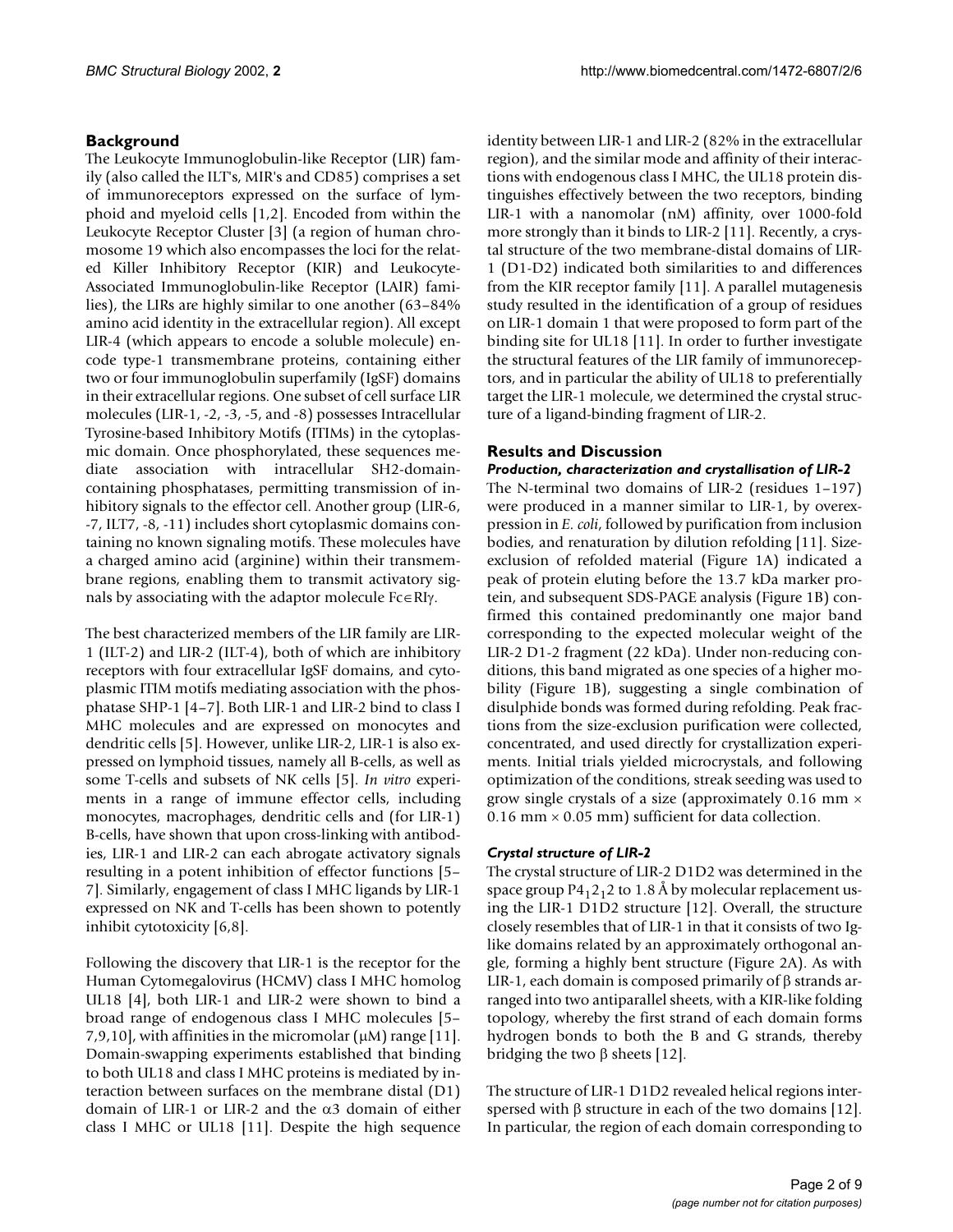

#### <span id="page-2-0"></span>**Figure 1**

**Purification and characterization of soluble LIR-2 D1D2**. **A**: Size exclusion chromatography of refolded LIR-2 D1D2. Refolded LIR-2 D1D2 elutes from a Superdex 200 column at just before a 13.7 kDa marker protein, consistent with the protein behaving as a compact monomer in solution. The elution volumes of 232, 67 and 13.7 kDa standard proteins are indicated. **B**: SDS-PAGE analysis of refolded LIR-2. Identical samples of size-exclusion purified LIR-2 D1D2 (~5 µg) were loaded onto a 15% acrylamide SDS gel, under either reducing (R) or non-reducing (NR) conditions. The molecular weights of marker proteins (M) are shown in kilodaltons. Under reducing conditions, LIR-2 migrates in a position consistent with its predicted molecular weight of 22 kDa. Under non-reducing conditions, LIR-2 D1D2 migrates as a single band of higher mobility, suggesting formation of the appropriate disulfide bonds. No higher molecular weight cross-linked species are observed.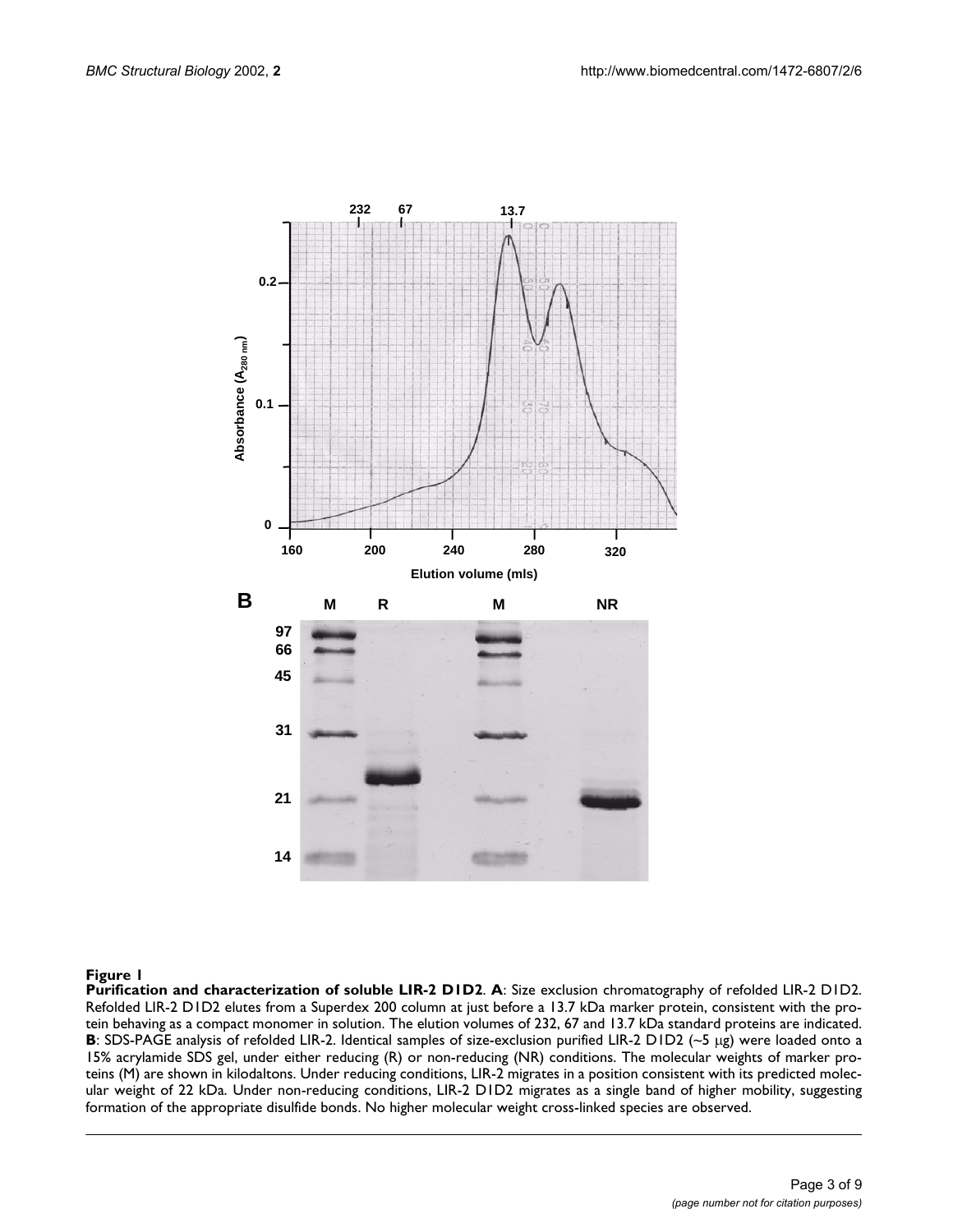

#### **Figure 2**

**LIR-2 D1D2 Crystal structure**. **A**: Ribbon diagram of the structure LIR-2 D1D2 and comparison with the LIR-1 D1D2 structure. Dashed lines indicate disordered loops. Arrows indicate the single turn of  $3_{10}$  helix observed in LIR-2 D1 (residues 52–55), in comparison to the longer  $3_{10}$  helical segment (residues 44–57) in the same region of LIR-1 D1.  $4_{10}$  and  $3_{10}$  helices are shown in red, Polyproline II helices in green. The root mean square deviation between the two structures is 3.05 Å for domain 1 and 2.31 Å for D2 for all carbon alpha atoms. **B**: Conformational change in D2 146–154 loop relative to LIR-1. The LIR-2 loop is shown in ball-and-stick representation. The LIR-1 loop is shown in blue as a ribbon diagram. The conformational difference is maximal at residue Ala 150 (equivalent to Ala 151 in LIR-1), where the  $C\alpha$  positions differ by 14 A.  $C$ : Crystal contacts involving the D2 146–154 loop for LIR-2 and LIR-1 (147–155). Both LIR-1 (left panel) and LIR-2 (right panel) are shown in cyan with the loop region highlighted in red, and the equivalent neighboring molecule shown in grey.

the C' strand of KIRs contained some helical structure, a feature that was not observed in the related KIR and Fc-receptor families or other IgSF domains. In each domain, LIR-2 contains significantly less helical structure than LIR-1 in this C' strand region. In D1, a single helical turn displaying a  $3_{10}$  hydrogen bonding pattern is observed over residues 52–55, whereas the preceding region (residues  $48-50$ ) adopts a  $\beta$ -strand conformation as observed in KIR receptors [13–15]. In contrast, this entire region of LIR-1 D1 (residues 44–57) adopts a helical conformation, interrupted only by a proline at position 51 [12]. This change in topology is accompanied by a significant shift in the LIR-2 main chain relative to LIR-1 D1 over residues 48–50, a conformation stabilized by main chain hydrogen bonding with the C strand. Such an arrangement, with retention of the C' strand followed by a single turn of  $3_{10}$  helix, is similar to that observed in LIR-1 D2 [12].

In the region corresponding to the C' strand of D2, topological differences from LIR-1 are also observed. The single turn of  $3<sub>10</sub>$  helix observed in LIR-1 (residues 148–150) is absent in LIR-2. Instead, this and the adjacent D strand (151–153) are replaced by a region incorporating a hydrogen bonded turn. As a result of these rearrangements, the two structures differ substantially over residues 146– 154 (equivalent to 147–155 in LIR-1), with a maximum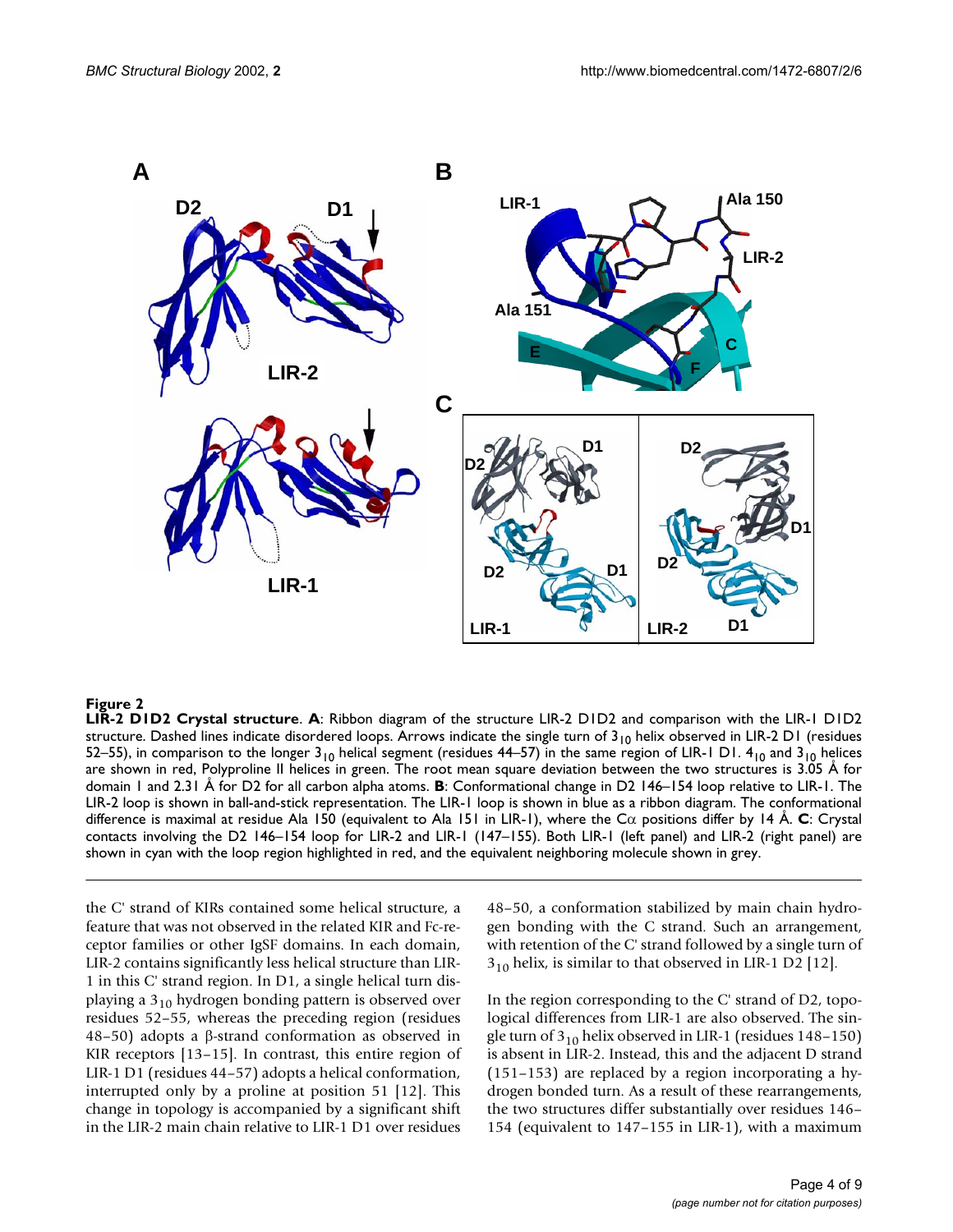divergence around Ala 150 (equivalent to Ala 151 in LIR-1), where the C $\alpha$  positions are shifted by  $\sim$ 14 Å (Figure 2B). The turn region is stabilized by two internal hydrogen bonds (between the carbonyl oxygen of His 149 and the main chain nitrogen of Gly 152; also between the side chain hydroxyl of Ser 153 and the carbonyl oxygen of Arg 155) and by four main chain hydrogen bonds to residues connecting the D2 B and C strands (Ser 123, Phe 127, Gly 128, Phe 130). This conformational change between the structures is unexpected as the two proteins are identical in sequence over this region, and most probably reflects the substantially different packing in the LIR-1 and LIR-2 crystals (Figure 2C). In the LIR-2 crystals, the 146–154 turn appears relatively unconstrained, packing loosely against the D1 domain of a neighboring molecule, and forming a single  $\leq 3.6$  Å contact from Pro 148 to Gln 27. In contrast, the analogous neighboring molecule is oriented differently in the LIR-1 structure, packing more closely, and forming direct contacts to the 147–155 region from both the D1 and D2 domains (Figure 2C). Furthermore, an additional D2-D2 crystal contact specific to the LIR-2 crystal appears to be incompatible with the LIR-1 conformation.

In contrast with these changes, regions of polyproline II helix observed in the F-G loop regions of LIR-1 are preserved in both LIR-2 domains. These left-handed helices are characterized by a three residue repeat and phi, psi angles near  $-75^\circ$ ,  $145^\circ$  [16], and include the sequences WSELS (D1) and WSSPS (D2), both variations of the WSXWS sequence motif of haematopoietic receptors [17]. In each case, main chain nitrogen and side chain serine hydroxyls in positions n and n + 3 form hydrogen bonds to the main chain of the F strand, a feature also observed for cytokine receptors [18–21], KIRs [13–15] and fibronectin III repeats [22].

#### *LIR-2 interdomain interface*

LIR-2 maintains a similar interdomain angle to LIR-1 (88% versus 90% for LIR-1 in the same space group), consistent with conservation of the majority (8/13) of the interdomain contact residues. However, superimposition of the D1 domains of LIR-1 and LIR-2 reveals a slight lateral shift in the orientation of D2, such that residues at the tip of D2 distal to the interdomain interface are shifted by approximately 5 Å. The most significant amino acid change at the LIR-2 interface involves the introduction of a larger Met residue for Val at residue 94 (equivalent to residue 95 in LIR-1). This causes a reorientation of Trp 67 and an accompanying shift in the main chain of 2 Å at this position. The Ala to Thr alteration at residue 70 appears to stabilize this shift, by introducing a hydrogen bond between the Thr hydroxyl group and the carbonyl oxygen of Trp 67.

# *Conformational differences from LIR-1 in the UL18-binding region of domain 1*

A mutagenesis study of LIR-1 identified residues in the membrane-distal tip of the A'CC'FG face of D1 as important for UL18-binding [12]. This region (Figure [3](#page-5-0)A) is distant from the D1D2 elbow region that KIRs use to contact class I MHC molecules [13,23]. Mutation of LIR-1 Tyr 38 to Ala reduced UL18 binding affinity by  $\sim$ 18-fold, and a triple mutant (Y76A/D80A/R84A) showed a similar  $(\sim 20$ fold) reduction in affinity [12]. The analogous residues in LIR-2 (Tyr 38, Gln 76, Arg 80 and Trp 83) either exhibit an altered conformation, a different side chain, or both. Although Tyr 38 is conserved in both structures, the sidechain positions differ: in LIR-1, Tyr 38 is a solvent-exposed residue on the C strand, which points towards the D1 RSESS motif connecting the F and G strands and is within hydrogen-bonding distance of the hydroxyl oxygen of Ser 87 (Figure [3B](#page-5-0)). In LIR-2 the residue equivalent to Ser 87 is a leucine, and as a result Tyr 38 reorients such that it points towards the N-terminus of the C strand with its hydroxyl group within hydrogen-bonding distance of the amino group of Gln 76 (Figure [3](#page-5-0)C). The other residues implicated in LIR-1 binding to UL18 (equivalent to LIR-2 residues 76, 80, and 83) are located in the F to G turn (residues 76–84). In LIR-2, this region contains a one residue deletion relative to LIR-1, and two glycine to non-glycine changes (G78 and G83, corresponding to Y78 and R82 in LIR-2), and undergoes a significant conformational shift relative to LIR-1. Whereas this region protrudes from the A'CC'FG face of D1 in LIR-1, in LIR-2 it is oriented closer to residues 28–32 connecting the B and C strands (Figure [3](#page-5-0)D). In each case the conformation is stabilized by three main chain hydrogen bonds within the turn region, and for LIR-2 the shift is accompanied by an additional hydrogen bond between the carbonyl oxygen of Tyr 78 and the main chain NH group of Gln 33. The conformational shift in this region culminates at residue 80, where the  $C\alpha$  positions are greater than 11 Å apart (Figure [3](#page-5-0)D).

In LIR-1, the region identified as the UL18 binding site is involved in crystal contacts to a symmetry-related molecule [12]. Similarly, the 76–84 loop of LIR-2 is involved in crystal contacts to another D1D2 protein, although in LIR-2 contacts are made to residues on the F and G strands of the D2 domain of a neighbouring molecule, whereas in LIR-1 they are to the same UL18-binding surface on the D1 domain of the neighbouring molecule. Nevertheless, the fact that in each structure this region of the molecule is involved in crystal contacts, and the relatively large total surface area involved (810–870  $\AA$ <sup>2</sup> for LIR-1 and 877  $\AA$ <sup>2</sup> for LIR-2 compared to an average of 570 Å2 for non-specific crystal contacts [24]) may reflect the fact that this surface is well-suited to protein-protein interactions and is therefore used for both ligand binding and crystal packing.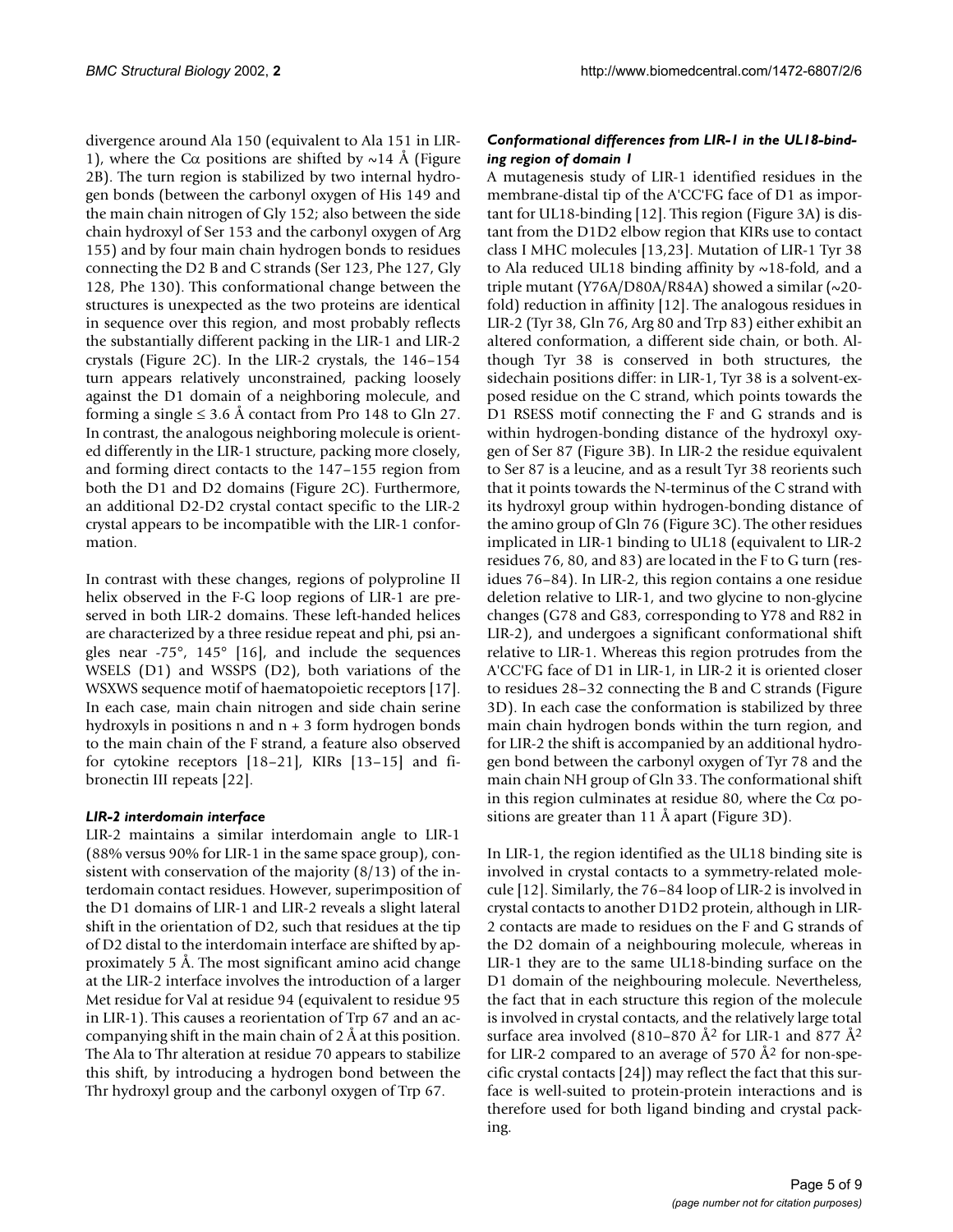

#### <span id="page-5-0"></span>**Figure 3**

**Alteration of the UL18-binding site in LIR-2 D1**. **A**. Structure of LIR-2 D1. The region of LIR-2 analogous to the proposed UL18-binding site in LIR-1. Main chain regions of the 76–84 F-G loop and Tyr 38, both of which implicated in LIR-1/UL18 interaction, are indicated in red. Side chains for LIR-2 residues 38 (Tyr), 76 (Gln), 80 (Arg) and 86 (Leu) are also shown. **B**. Conformation of Tyr 38 in LIR-1. Likely hydrogen bonds in (B) and (C) are shown as dotted lines. **C**. Conformation of Tyr 38 in LIR-2. The Ser (87) to Leu (86) change would cause a steric clash with the LIR-1 conformation of Tyr 38, and forces a side chain reorientation towards Gln 76. In LIR-1, substitution of Gln 76 for Tyr would similarly prevent adoption of the LIR-2 Tyr 38 orientation due to steric hindrance. **D**. Conformational shift of the 76–84 loop region. The LIR-1 loop (dark blue) protrudes from the side of the domain

#### **Conclusions**

The structure of LIR-2 D1D2 reported here closely resembles that of the highly related LIR family member, LIR-1. Both proteins are composed of two IgSF domains related by a nearly orthogonal angle to create a highly bent structure. The folding topologies of the two LIR-2 domains closely resemble their LIR-1 counterparts, although a reduction in helical content is observed in the LIR-2 domains. The D1-D2 interdomain angle is comparable to that of LIR-1 D1D2, in both cases being maintained by a set of conserved hydrophobic interactions at the interdomain interface.

Despite these similarities, the HCMV class I MHC homolog UL18 binds LIR-1 with an  $\sim$ 2 nM affinity, whereas UL18 binds LIR-2 with an  $\sim$ 14 µM affinity [12]. Furthermore, whereas a LIR-1 Fc fusion protein bound to cell surface UL18, no binding was observed between cell surface UL18 and a LIR-2 Fc fusion protein [25]. The structure of LIR-2 D1D2 reveals changes from LIR-1 in both domains, some of which could potentially provide a molecular ba-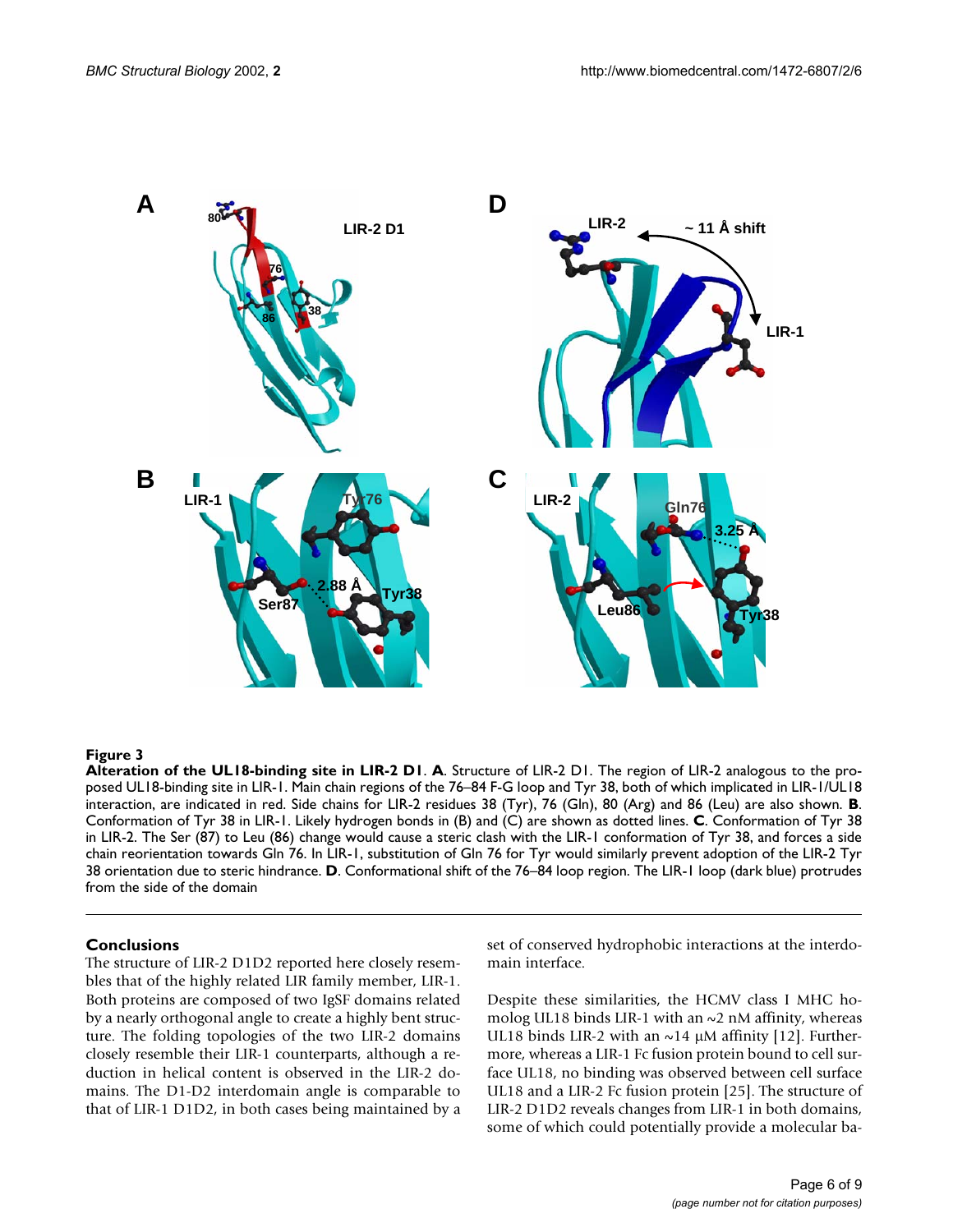| Table 1: Data Collection and Refinement Statistics for LIR-2 D1D2 |  |
|-------------------------------------------------------------------|--|
|-------------------------------------------------------------------|--|

| Space Group                                   | P4, 2, 2                                                            |
|-----------------------------------------------|---------------------------------------------------------------------|
| Unit Cell Dimensions (Å)                      | 62.505, 62.505, 106.845                                             |
| <b>Data Collection</b>                        |                                                                     |
| Resolution (Å)                                | $34.1 - 1.8$ (2.0-1.8)                                              |
| Number of Observed Reflections                | 155116                                                              |
| Number of Independent Reflections             | 20290                                                               |
| <sup>a</sup> Completeness (%)                 | 99.35 (100)                                                         |
| ${}^{\text{b}}\mathsf{R}_{\text{merge}}$ (%)  | 4.0(33.0)                                                           |
| $I/\sigma$ (I)                                | 43.4 (5.9)                                                          |
| Refinement                                    |                                                                     |
| Resolution (A)                                | $54.2 - 1.8$                                                        |
| Reflections in working set                    | 19241 (1405)                                                        |
| Reflections in test set                       | 991, equivalent to 4.9%                                             |
| ${}^{c}R_{cryst}$ (%) 23.                     | 23.4                                                                |
| ${}^dR_{\text{free}}$ (%)                     | 27.3                                                                |
| Number of atoms                               |                                                                     |
| Protein                                       | 1559                                                                |
|                                               | 184 of 198 residues                                                 |
| Water                                         | 6                                                                   |
| Average B factor                              | 33.87 Å <sup>2</sup>                                                |
| Anisotropic B correction                      |                                                                     |
|                                               | $B_{11} = B_{22} = 0.37 \text{ Å}^2$ , $B_{33} = -0.74 \text{ Å}^2$ |
| <b>Model Geometry</b>                         |                                                                     |
| Rms deviation from ideality Bond lengths      |                                                                     |
| Bond lengths (Å)                              | 0.021                                                               |
| Bond angles (deg)                             | 1.858                                                               |
| Ramachandran plot quality                     |                                                                     |
| Most favoured Region of Ramachandran plot (%) | 91.90%                                                              |
| Additionally allowed Protein                  | 8.10%                                                               |
| Generously allowed                            | 0.0%                                                                |
| <b>Disallowed</b>                             | 0.0%                                                                |
|                                               |                                                                     |

aCompleteness = (number of independent reflections/total theoretical number) <sup>b</sup>R<sub>merge</sub> (l) = (Σ|I(i) - <I(h)>|/ΣI(i)), where I(i) is the *i*th observation<br>of the intensity of the hkl reflection and <I> is the mean inten  $|F_{\rm calc}(h)|/ \Sigma_h |F_{\rm obs}(h)|$  and  $|F_{\rm calc}(h)|$  are the observed and calculated structure factor amplitudes for the h, k, l reflection.  $\rm{dR}_{free}$  is calculated over reflections in a test set not included in atomic refinement. Figures in parentheses apply to data in the highest resolution shell.

sis for this discrimination. One of the most obvious changes involves a conformational difference in the region of D2 residues 146–154, but the sequence of this region is conserved between LIR-1 and LIR-2 [25], and the conformational change appears to be mediated by different intermolecular contacts in the LIR-1 and LIR-2 crystals. Consequently, while the two conformations observed may well indicate this region of the receptors displays a degree of flexibility in solution, it is unlikely to explain discrimination between LIR-1 and LIR-2 by UL18. In contrast, changes in D1 are more likely to significantly affect binding to UL18, since previous experiments suggest that D1 is the main site of interaction with UL18 (and class I MHC) [11]. Likely to be especially relevant are those changes observed in the predicted UL18-binding site, namely the reorientation of Tyr 38 and the 11 Å conformational change in the 76–84 region of the D1 F to G loop. Mutation of Tyr 38 to Ala reduced LIR-1/UL18 binding by  $\sim$  18 fold [12]. In LIR-1, the hydroxyl oxygen of Tyr 38 is oriented towards the RSESS motif connecting the F and G strands, and hydrogen bonds to Ser 87. However, in LIR-2 a Ser to Leu change at this position forces a reorientation of the Tyr 38 side chain (Figure [3](#page-5-0)B), towards the N-terminus of the C strand, a conformation stabilized by hydrogen bonding to the amino group of Gln 76.

Another potentially important alteration in the UL18 binding site is a conformational change in the 76–84 F-G loop, mutation of which reduced UL18 binding by LIR-1 by  $\sim$ 20 fold [12]. One notable feature of the LIR-1 and LIR-2 structures is that in each case the 76–84 loop is involved in crystal contacts, and thus the structure in the crystal could represent only one of many conformations occupied in solution. Nevertheless, the changes observed in this region evident in the LIR-1 and LIR-2 crystal structures may well reflect energetic preferences for distinct loop conformations. It is notable that the LIR-1 loop is one residue longer and contains two glycine residues ab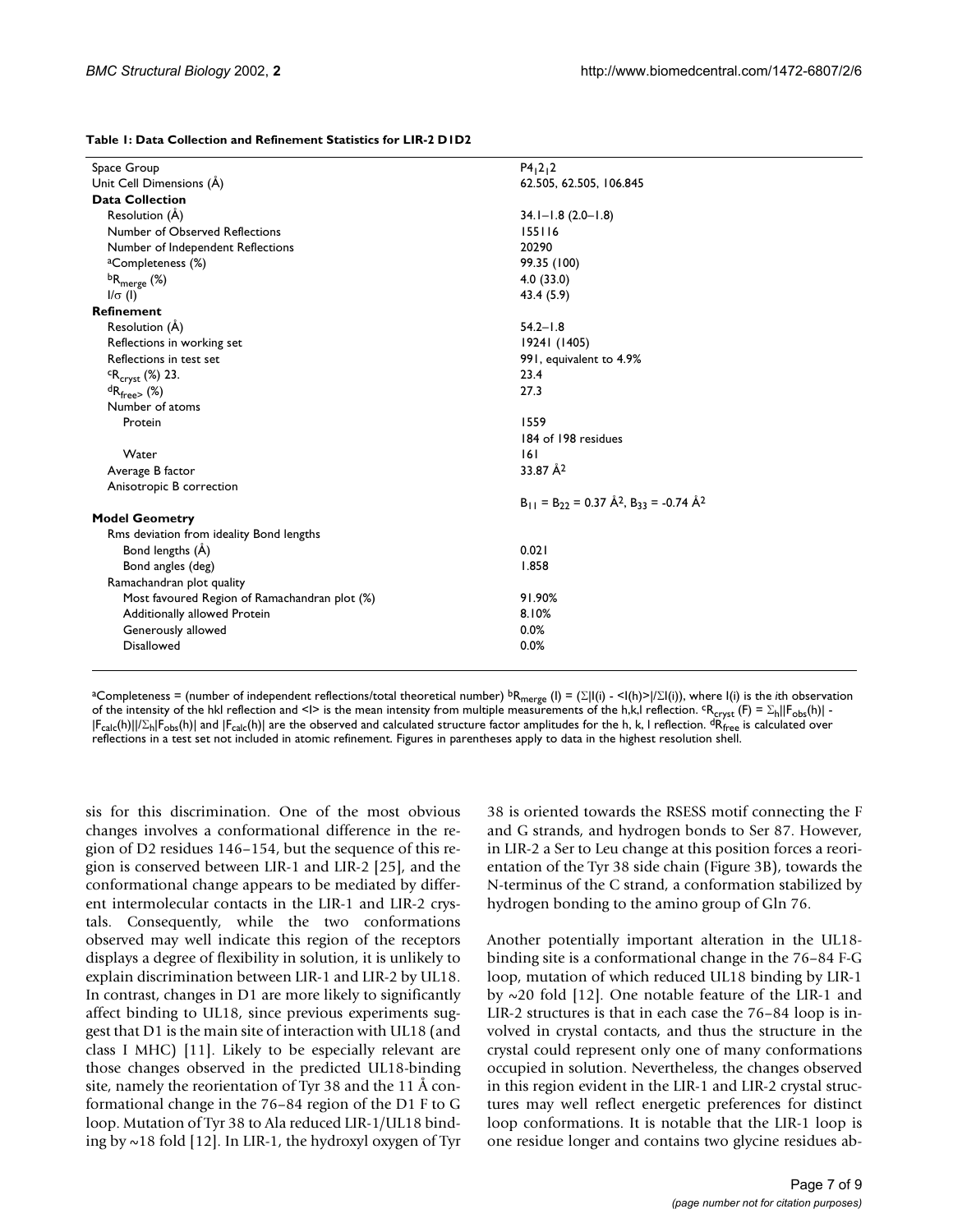sent in the LIR-2 sequence, and therefore the LIR-2 loop may be considerably restricted in conformation relative to LIR-1. While amino acid differences in this loop could in themselves be sufficient to reduce UL18 binding, the main chain conformation adopted by LIR-2 might preclude formation of favorable contacts between this region and UL18, thereby contributing to a lower affinity for the viral ligand. In contrast, both receptors bind class I MHC proteins with similar  $(\mu M)$  affinities, and it may be that energetically significant contacts with this region are enhanced in the UL18-LIR-1 interaction relative to class I MHC interactions with either LIR-1 or LIR-2, where they may be either minimal or absent. Crystal structures of either receptor in complex with UL18 or class I MHC should help resolve some of these issues.

### **Materials and Methods** *Protein expression*

PCR was used to amplify the sequence encoding domains 1 and 2 of LIR-2 (residues 1–198 of the mature protein) from cDNA kindly provided by David Cosman. LIR-2 D1D2 was expressed in *E. coli* from the pET23a vector, purified from inclusion bodies essentially as described [26], and solubilized in 8 M Guanidine Hydrochloride, 50 mM Tris pH 8.0. Solubilized protein was renatured by dilution into a standard refolding buffer (400 mM L-Arginine, 100 mM Tris, 10 mM EDTA, 0.5 mM reduced Gluathione, 5 mM oxidized Glutathione, pH 8.3). The final concentration of protein was approximately 50 µg/ml. Renatured protein was concentrated, then purified by size exclusion chromatography using a Pharmacia Superdex 200 column, into 150 mM NaCl, 20 mM Tris pH 8.0). Purifed protein was concentrated and quantified by absorption measurements at 280 nm. An extinction coefficient (280 nm) for LIR-2 of 46785 M<sup>-1</sup>cm<sup>-1</sup> was calculated using the method of Pace *et al*[27].

# *Crystallization, data collection and processing*

All crystals were grown at 23°C. Initial microcrystals of LIR-2 were obtained by vapor diffusion in  $1:1$  µl hanging drops of 6.1 mg/ml protein equilibrated with a reservoir solution of 0.1 M Hepes pH 7.5, 10% Isopropanol, 20% PEG 4 K. Crystals of a quality sufficient for data collection were obtained by streak seeding from existing crystals into 5:5  $\mu$ l sitting drops of 1.9 mg/ml protein equilibrated overnight with 50 mM MES pH 6.5, 5% Isopropanol, 10% PEG 4000, using a chinchilla whisker. A 1.8 Å native data set was collected at 100 K from a single crystal using a Quantum CCD Reseach Detector at the Stanford Synchrotron Radiation Laboratory beamline 9–2 ( $\lambda$  = 0.999 Å). The crystal was soaked in cryoprotectant solutions consisting of mother liquor incorporating 8.5%, 17% (10 minutes each), and then 25% Ethylene Glycol (30 minutes), prior to immersion in liquid nitrogen. Diffraction due to ice formation was reduced significantly by the use of flash

annealing [28]. Data were processed and scaled using DENZO and SCALEPACK [29].

#### *Structure solution, refinement and analysis*

The structure of LIR-2 D1D2 was solved by molecular replacement using AmoRe [30]. A rotation and translation function was found using the 1.8 Å LIR-2 data set and the 2.1 Å structure of LIR-1 D1D2 as the search model (correlation coefficient 35%, R factor 49%). Rigid body refinement (20–4 Å) resulted in an R<sub>cryst</sub> of 47% and an R<sub>free</sub> of 49%. Solvent flattened maps calculated to 2.5 Å were used for initial rebuilding. Anisotropy and bulk solvent corrections were applied and the model partially refined using individual temperature (B) factors with CNS [31] ( $R<sub>crvst</sub>$  = 31%,  $R_{\text{free}}$  = 32 %), after which cycles of real space and reciprocal space refinement were carried out, followed by addition of water molecules in the final stages of refinement. Residues at the N terminus of the fragment (1–2) and within two loops (42–46 and 136–141) are not seen in the electron density and were omitted from the model, and side chains for residues 3, 11, 47, 51, 56, 57 and 166 and 167 are disordered and were truncated to alanines. Disulphide bonds are observed between residues 26 and 75, 121 and 173, and 133 and 143. For analysis of interdomain angles, contacts and buried surface areas, D1 was defined as residues 1–97 and D2 was defined as residues 98–197, as for LIR-1 [12]. Interdomain contact residues were identified using the program CONTACT [32], and defined as residues containing an atom within 3.6 Å of the partner domain. Buried surface areas were calculated using SURFACE [32] with a 1.4 Å probe radius. Interdomain angles were calculated using the program Dom\_angle [33], which determines the angle between the long axes of adjacent domains that are approximated by ellipsoids calculated from the coordinates. Figures 2 and [3](#page-5-0) were prepared with Molscript [34] and Raster3D [35].

# **Authors' contributions**

BEW expressed, purified and produced high quality crystals of LIR-2, carried out data collection and processing, structure solution, refinement and analysis and also wrote the manuscript. LMT carried out the latter stages of refinement and aided structural analyses. TLC produced initial microcrystals of LIR-2. APH carried out molecular cloning of the LIR-2 expression construct. APW provided help during data collection and processing, and critical scientific discussions. PJB conceived of the study, participated in its design and coordination, and provided financial support.

# **Acknowledgements**

We thank Drs Z.A. Hamburger, C. A. O'Callaghan and W.L. Martin for assistance with crystallographic software and valuable scientific discussions; D. Cosman for LIR-2 cDNA; S. Rowland-Jones for the kind gift of chinchilla whiskers; and members of the Bjorkman laboratory for critical reading of the manuscript. BEW is supported by a Wellcome Trust Traveling Fellowship (Grant code GR059939MF). Requests for coordinates should be addressed to BEW.